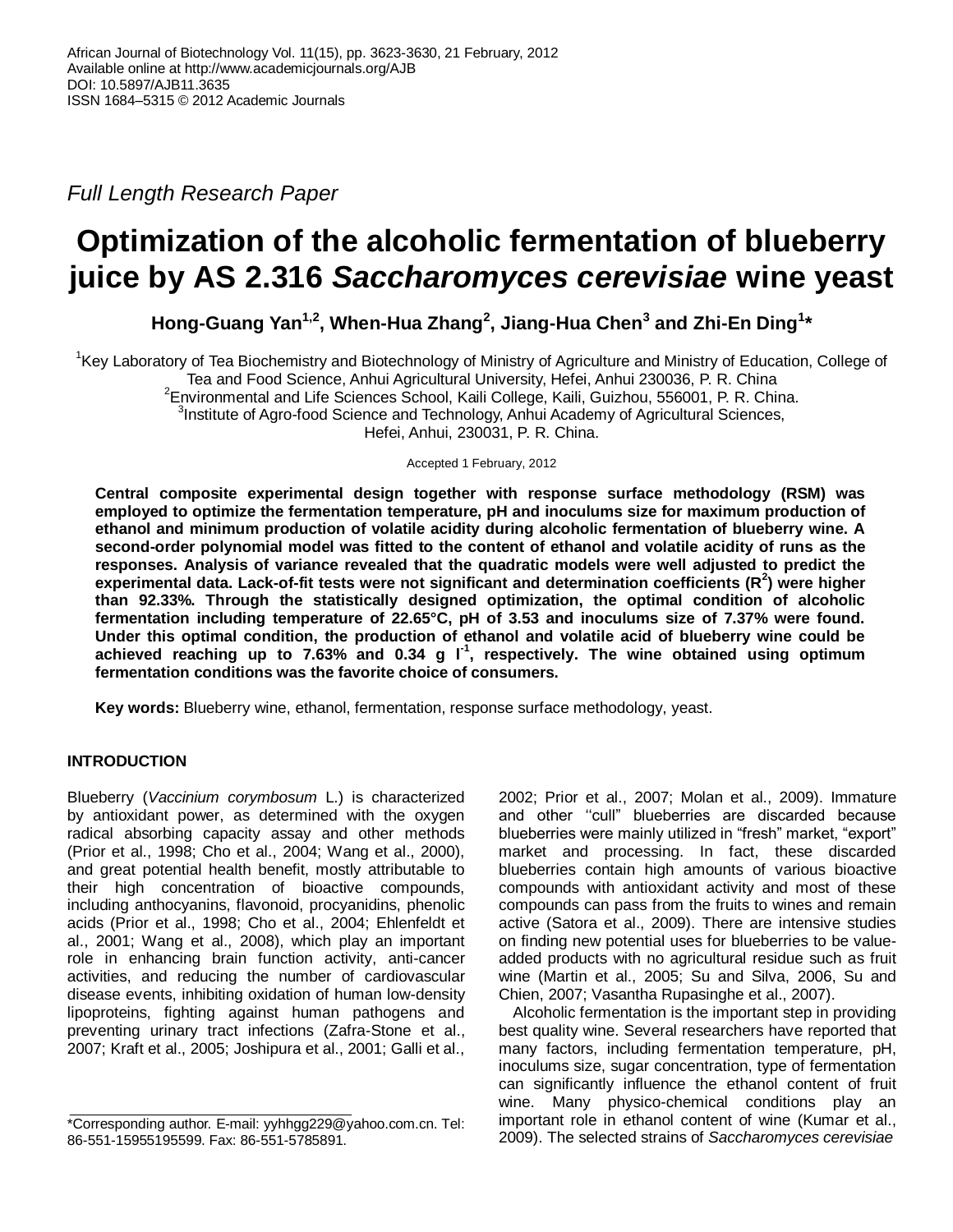show different characteristics of alcoholic fermentation and influence on wine quality (Erten et al., 2006). To our knowledge, there is no report on the alcoholic fermentation of blueberry wine using *S. cerevisiae* and response surface methodology experiment design.

It is important to note that higher volatile acidity content in wine is not accepted by consumers. Different countries established limits for volatile acid content in fruit wine by law, which may not be higher than 1 to 1.5 g  $I<sup>-1</sup>$  (Lonvaud-Funel, 1995). When alcoholic fermentation is too slow or when it stops, higher content of acidity will encourage the activity of spoilage microbes, oxidation of wine, and result in poor color and wine stability. *S. cerevisiae* can produce higher acetic acid when compared with non *S. cerevisiae* species, especially *Saccharomyces bayanus*⁄*uvarum* (Antonelli et al., 1999; Eglinton and Henschke, 1999). Tempe-ratures during alcoholic fermentation induce the development of undesired microorganisms; therefore, undesirable volatile acids could be produced (Torija et al., 2003).

Response surface methodology (RSM) is a statistical technique that has been successfully applied to estimate the relationship between experimental factors and results in alcoholic fermentation and other fermentation media (Kumar et al., 2009).

*S. cerevisiae* AS2.316 commercial wine yeast has been commonly used in Chinese fruit wine industry.

The objective of this study was to model and evaluate the combined effects of fermentation temperature, pH and inoculums size level on volatile acidity and ethanol content of blueberry wine, applying the response surface methodology.

## **MATERIALS AND METHODS**

About one hundred kilogram of mature Premier Rabbiteye Blueberry (*Vaccinium ashei* Reade) was kindly supplied by Anhui Academy of Agricultural Sciences in July, 2010. *S. cerevisiae* AS2.316 supplied by CICC (Beijing, China Center of Industrial Culture Collection) was used in this study. The Pectinex BE XXL used in the juice processing was from Novo Nordisk A/S (Bagsvaerd, Denmark). Deionized water was produced using a Milli-Q unit (Millipore, Bedford, MA). Other reagents were of analytical grade.

#### **Blueberry juice preparation**

Blueberry fruit were homogenized in a crusher XBLL-21B (Shuaijia Electronic Science and Technology Co. Ltd. Shanghai, China) for 2 min and Pectinex BE XXL (0.2 ml  $\Gamma$ <sup>1</sup>) was then added, as it was most active at 30°C for 2 h. The juice was extracted by passing through four layers of fine cheese cloth and mixed together. The juice was then clarified at 2°C for 8 h, and separated from the sediments with siphon by careful pouring into another vessel. The juice had 12°Brix, a pH value of 3.02, a total acid content of 0.87%, a Brix/acid ratio of 13.8. Blueberry juice was then sterilized with 50 mg I<sup>-1</sup> sodium metabisulphite. The finished juice had a Brix value of 15 $\degree$  by adding 48 g I<sup>1</sup> sucrose and 0.5 g I<sup>-1</sup> ammonia sulfate. The pH was set to the desired value by means of 1N sodium hydroxide addition before inoculation.

#### **Inoculums preparation**

*S. cerevisiae* AS2.316 was grown in YM (malt extract 0.3%, peptone 0.5%, yeast extract 0.3%, glucose 1% and agar 2%) slants at 25°C for 48 h. The inoculums were prepared by inoculating the slant culture into 25 ml of the sterile YM liquid medium taken in 100 ml Erlenmeyer flask at 25°C for 24 h. The inoculums were then transferred to 500 ml conical flasks having 400 ml of the finished blueberry juice for pre-culture.

#### **Production media and fermentation condition**

Laboratory fermentations using 2 L vessels were carried out. The finished juice was divided into different batches and 1.6 L aliquots were placed in each vessel. When the yeast concentration of *S.*  cerevisiae AS2.316 (CICC) of inoculums preparation was 10<sup>6</sup> cells ml<sup>-1</sup>, mosts were used for inoculation at varied ratios. Yeast concentration was carried out in a Neubauer improved bright-lined counting chamber (1 mm depth) and the result was expressed as total cell counts (Tian et al., 2009). After inoculation, blueberry juice was fermented at stationary conditions and different temperatures for 8 days.

Alcoholic fermentation was considered complete when the °Brix value remained constant for three consecutive days. After the alcoholic fermentation, the young wines were separated from the sediments with siphon by careful pouring into another vessel. Samples of the young wines were taken for analysis immediately.

#### **Analyses**

Blueberry wine was analysed to determine the following parameters (AOAC 2003): °Brix (AOAC procedure number 31.009), pH (AOAC procedure number 31.203), ethanol (AOAC procedure number 11.003), volatile acidity (AOAC procedure number 11.039).

## **Experimental design**

Based on prior trials in the laboratory, fermentation temperature, pH and inoculums size were found to be the more critical variables in the production of ethanol and volatile acid of blueberry wine by *S. cerevisiae* AS2.316. The impact of fermentation temperature, pH and inoculums size level on ethanol content and volatile acidity of blueberry wine fermented with *S. cerevisiae* AS2.316 was studied through a central composite experimental design (CCD). A quadratic model was employed to study the combined influence of three independent variables namely temperature  $(X_1, {}^{\circ}C)$ , pH  $(X_2)$ and inoculums size  $(X_3, %)$ . The measured dependent variables  $(Y)$ were ethanol  $(Y_1, Y_2)$  and volatile acidity  $(Y_2, g \, \Gamma^1)$  of the wine. Response surface methodology (RSM) proposed by Montgomery (1997) was used to analyze the results by a commercial statistical package, Design-Expert version 7.01 (Stat-ease Inc., Minneapolis, MN, USA). The second order polynomial function was used to represent the variance for each factor assessed as follows:

 $Y=b_0+b_1X_1+b_2X_2+b_3X_3+b_{11}X_1^2+b_{22}X_2^2+b_{33}X_3^2+b_{12}X_1X_2+b_{23}X_2X_3+b_{13}X_3$  $_{1}\mathsf{X}_{3}$  (1)

Where, Y is the predicted response,  $X_1$ ,  $X_2$ ,  $X_3$  are independent variables;  $b_0$  is the offset term;  $b_1$ ,  $b_2$  and  $b_3$  are linear effects;  $b_{11}$ ,  $b_{22}$  and  $b_{33}$  are squared effects and  $b_{12}$ ,  $b_{23}$  and  $b_{13}$  are interaction terms. Fermentation conditions were carried out changing pH from 3.16 to 3.84 and temperatures from 18.61 to 30.39°C and inoculums size from 0.95 to 11.05% (Table 1). Evaluation of optimal conditions was performed for ethanol content and volatile acidity of blueberry wine. Each type of fermentation was done in triplicate,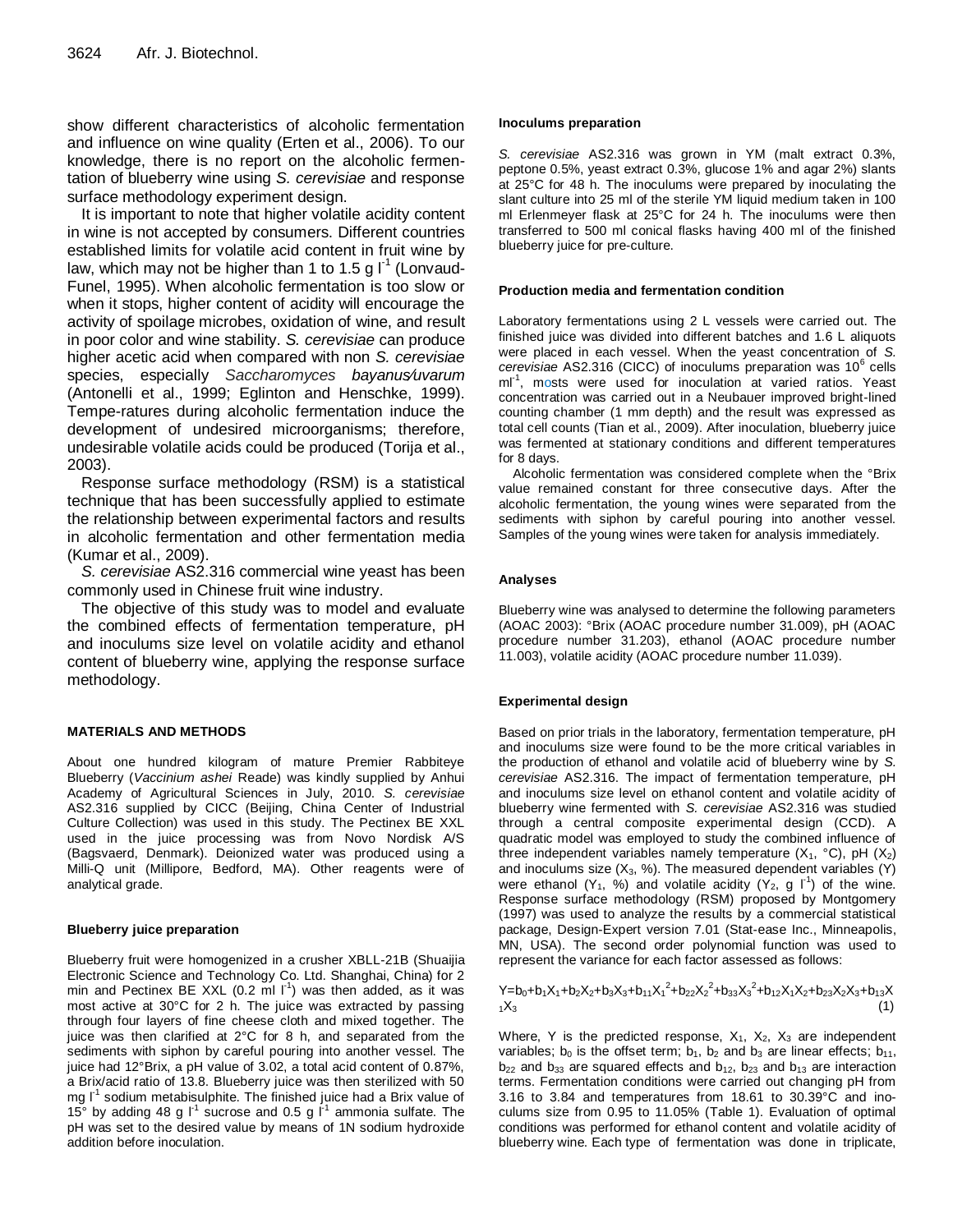| <b>Factor</b>   | Variable                 | Low actual | <b>High actual</b> | Low coded | <b>High coded</b> |
|-----------------|--------------------------|------------|--------------------|-----------|-------------------|
| $X_1$           | Temperature (°C)         | 21         | 28                 | -1        |                   |
| $X_2$           | рH                       | 3.3        | 3.7                | -1        |                   |
| $X_3$           | Inoculums size (%)       | 3          | 9                  | $-1$      |                   |
|                 |                          |            |                    |           |                   |
| <b>Response</b> | <b>Variables</b>         | Obs.       | Min.               | Max.      | <b>Mean</b>       |
| Y,              | Ethanol (%)              | 20         | 3                  | 7.4       | 5.7               |
| $Y_2$           | Volatile acidity $(g f)$ | 20         | 0.32               | 0.95      | 0.58              |

**Table 1.** Coded and actual values of the factors in central composite design.

\*Observed run values. Min, Minimum; Max, maximum.

|  | Table 2. Central composite design matrix. |  |  |
|--|-------------------------------------------|--|--|
|  |                                           |  |  |

| Run              | Temperature (°C) | pH          | Inoculum size (%) | Ethanol (%) | Volatile acidity (g $I^1$ ) |  |
|------------------|------------------|-------------|-------------------|-------------|-----------------------------|--|
| numbe<br>r       | $(X_1)$          | $(X_2)$     | $(X_3)$           | $(Y_1)$     | $(Y_2)$                     |  |
|                  | $\Omega$         | $\mathbf 0$ | $\Omega$          | 7.4         | 0.34                        |  |
| $\overline{c}$   | 0                | 0           | $\Omega$          | 7.2         | 0.42                        |  |
| 3                | 0                | $-1.682$    | 0                 | 5.4         | 0.59                        |  |
| 4                | 0                | 0           | 0                 | 7.2         | 0.39                        |  |
| $\mathbf 5$      | 0                | 0           | $\Omega$          | 7.4         | 0.44                        |  |
| 6                | $\Omega$         | $\mathbf 0$ | 1.682             | 6.4         | 0.58                        |  |
| $\overline{7}$   | $\Omega$         | 1.682       | 0                 | 5           | 0.74                        |  |
| 8                | $-1.682$         | 0           | 0                 | 6.2         | 0.38                        |  |
| $\boldsymbol{9}$ |                  |             |                   | 5.1         | 0.71                        |  |
| 10               | 0                | $\Omega$    | $\Omega$          | 7.3         | 0.32                        |  |
| 11               |                  | $-1$        | -1                | 4.4         | 0.6                         |  |
| 12               | U                | 0           | $-1.682$          | 3.5         | 0.89                        |  |
| 13               |                  |             | $-1$              | 3           | 0.95                        |  |
| 14               | -1               | $-1$        | $-1$              | 4.7         | 0.79                        |  |
| 15               | $-1$             | 1           | $-1$              | 4.5         | 0.62                        |  |
| 16               | 1.682            | 0           | 0                 | 4.8         | 0.85                        |  |
| 17               | $-1$             | 1           |                   | 6.9         | 0.47                        |  |
| 18               | -1               | $-1$        |                   | 5.9         | 0.58                        |  |
| 19               |                  | $-1$        |                   | 5           | 0.53                        |  |
| 20               | 0                | 0           | 0                 | 7.4         | 0.36                        |  |

and data were expressed as the mean  $\pm$  standard error of the mean.

#### **RESULTS AND DISCUSSION**

#### **Checking of the fitted models**

**Sensory evaluation**

Sensory analysis (Millgaard et al., 1999) of the blueberry wine samples produced under the optimized and original conditions were carried out by 10 panelists (7 females and 3 males) from the College of Tea and Food Science, Anhui Agricultural University. They were asked to rank the wines according to their nine-point Hedonic scale, viz aroma, taste, appearance and overall acceptability. The analysis was carried out in triplicate.

Based on the pre-experiment, three variables which significantly influenced ethanol and volatile acid production of blueberry wine including temperature, pH and inoculums size were investigated. Tables 1 and 2 show the design matrix and the corresponding experimental data. The following second order polynomial equation yielded by applying multiple regression analysis on the experimental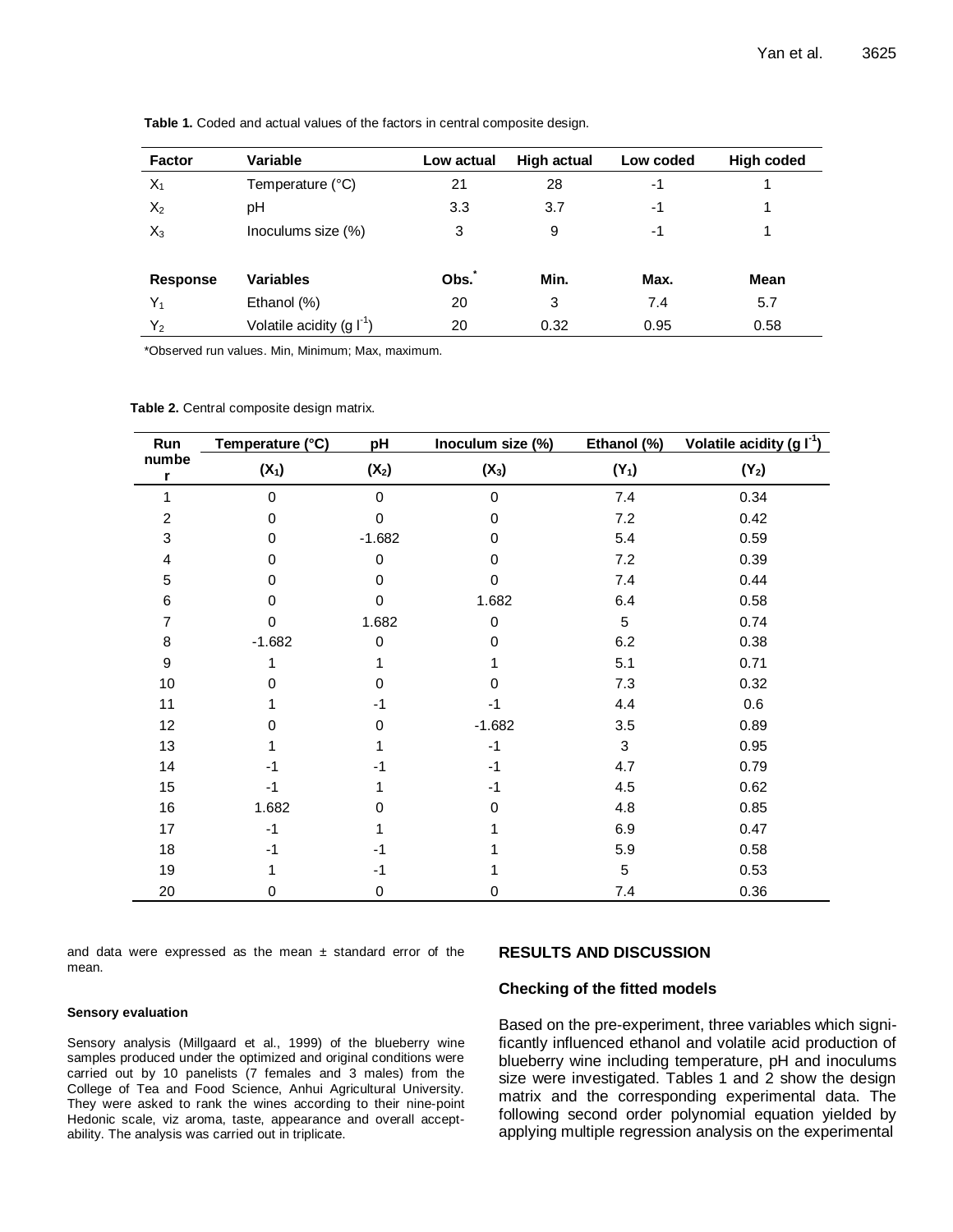| <b>Source</b>        | df | F-value |        | P-value     |             |  |
|----------------------|----|---------|--------|-------------|-------------|--|
|                      |    | $Y_1$   | $Y_2$  | $Y_1$       | $Y_2$       |  |
| Model                | 9  | 172.53  | 13.38  | 0.0001      | 0.0002      |  |
| $X_1$                | 1  | 147.60  | 17.03  | $0.0001***$ | $0.0021*$   |  |
| $X_2$                | 1  | 4.32    | 3.42   | 0.0644****  | $0.0941***$ |  |
| $X_3$                | 1  | 392.46  | 19.25  | $0.0001***$ | $0.0014*$   |  |
| $X_1X_2$             |    | 23.65   | 15.19  | $0.0007**$  | $0.0030*$   |  |
| $X_1X_3$             |    | 4.34    | 0.06   | $0.0637***$ | $0.8147***$ |  |
| $X_2X_3$             |    | 39.09   | 0.28   | $0.0001***$ | $0.6081***$ |  |
| $X_1^2$              |    | 281.13  | 15.69  | $0.0001***$ | $0.0027*$   |  |
| $X_2^2$              | 1  | 376.53  | 23.76  | $0.0001***$ | $0.0006**$  |  |
| $X_3^2$              | 1  | 466.65  | 37.86  | $0.0001***$ | $0.0001***$ |  |
| Residual             | 10 |         |        |             |             |  |
| Lack of fit          | 5  | 3.82    | 3.96   | 0.0837      | 0.0786      |  |
| Pure error           | 5  |         |        |             |             |  |
| Total                | 19 |         |        |             |             |  |
| $R^2$                |    | 0.9936  | 0.9233 |             |             |  |
| $R^2$ <sub>Vad</sub> |    | 0.9878  | 0.8543 |             |             |  |

**Table 3.** Analysis of variance for the experimental results of the central composite design.

Y1- Ethanol, Y2- volatile acidity; \*P < 0.05- significant at 5% level, \*\*P < 0.001- significant at 1% level, \*\*\*P < 0.0001 significant at 0.1% level, \*\*\*\* not significant.

data was found to represent the ethanol and volatile acidity production, respectively:

 $Y_1 = 7.32 - 0.5X_1 - 0.086X_2 + 0.82X_3 - 0.67X_1^2 - 0.78X_2^2 - 0.87X_3^2 0.26X_1X_2+0.34X_2X_3-0.11X_1X_3$  (2)

 $Y_2 = 0.38 + 0.082X_1 + 0.037X_2$  $0.087X_3 + 0.077X_1^2 + 0.094X_2^2 + 0.12X_3^2 + 6.25 \times 10^{-3} \times X_1X_2$  $0.014X_2X_3 + b_{13}X_1X_3$  (3)

 $X_1$ ,  $X_2$  and  $X_3$  are the coded values of the variables temperature, pH and inoculums size, respectively. The comprehensive model based on the experimental observations has been development for ethanol production by using yeast strains. Table 3 shows the predicted levels of ethanol and volatile acidity production from the blueberry wine using Equations 2 and 3. The second-order regressions were statistically significant (P<0.01) by ANOVA analysis and the quadratic polynomial models were well fitted to the experimental data (Table 2). The lack of fit (Table 3), which measures the fitness of the model, did not result in a significant F value for ethanol production and volatile acid production, indicating that these models are sufficiently accurate for predicting those responses.

## **Ethanol concentration**

Ethanol content is the important factor to improve wine quality. From the regression model  $(Y_1)$  of ethanol concentration, the value of the determination coefficient

 $(R<sup>2</sup>= 0.9936)$  indicates that 99.36% of the variance could be explained by this model. The value of the adjusted determination coefficient ( $R^2$ <sub>Vad</sub> = 0.9878) shows high significance of the model. Among the model terms,  $X_1$ ,  $X_3$ ,  $X_2X_3$ ,  $X_1^2$ ,  $X_2^2$  and  $X_3^2$  were significant with a probability of 99% and  $X_1X_2$  was significant with a probability of 95% (Table 3). The ethanol production was not significantly affected by the interactions between  $X_1$ and  $X_3$ . The pH  $(X_2)$  model term is not significantly involved in ethanol production during alcoholic fermentation.

## **Volatile acidity concentration**

Volatile acids of the wine should be as lowest as possible. From the regression model  $(Y_1)$  of volatile acidity with  $R^2 = 0.9233$  indicates that 92.33% of the variance could be explained by this model. The adjusted  $R^2$  = 0.8543 was insignificant with the model. Among the model terms,  $X_3^2$  was significant with a probability of 99% and  $X_1$ ,  $X_3$ ,  $X_1X_2$   $X_1^2$  and  $X_2^2$  were significant with a probability of 95% (Table 3). The volatile acids production was not significantly influenced by the interactions between  $X_1$  and  $X_3$  or  $X_2$  and  $X_3$ . The pH ( $X_2$ ) model term is not significantly involved in volatile acid production during alcoholic fermentation.

#### **Optimization**

The 3-D graphs obtained from the calculated RSM were useful, explaining the interaction of variables and the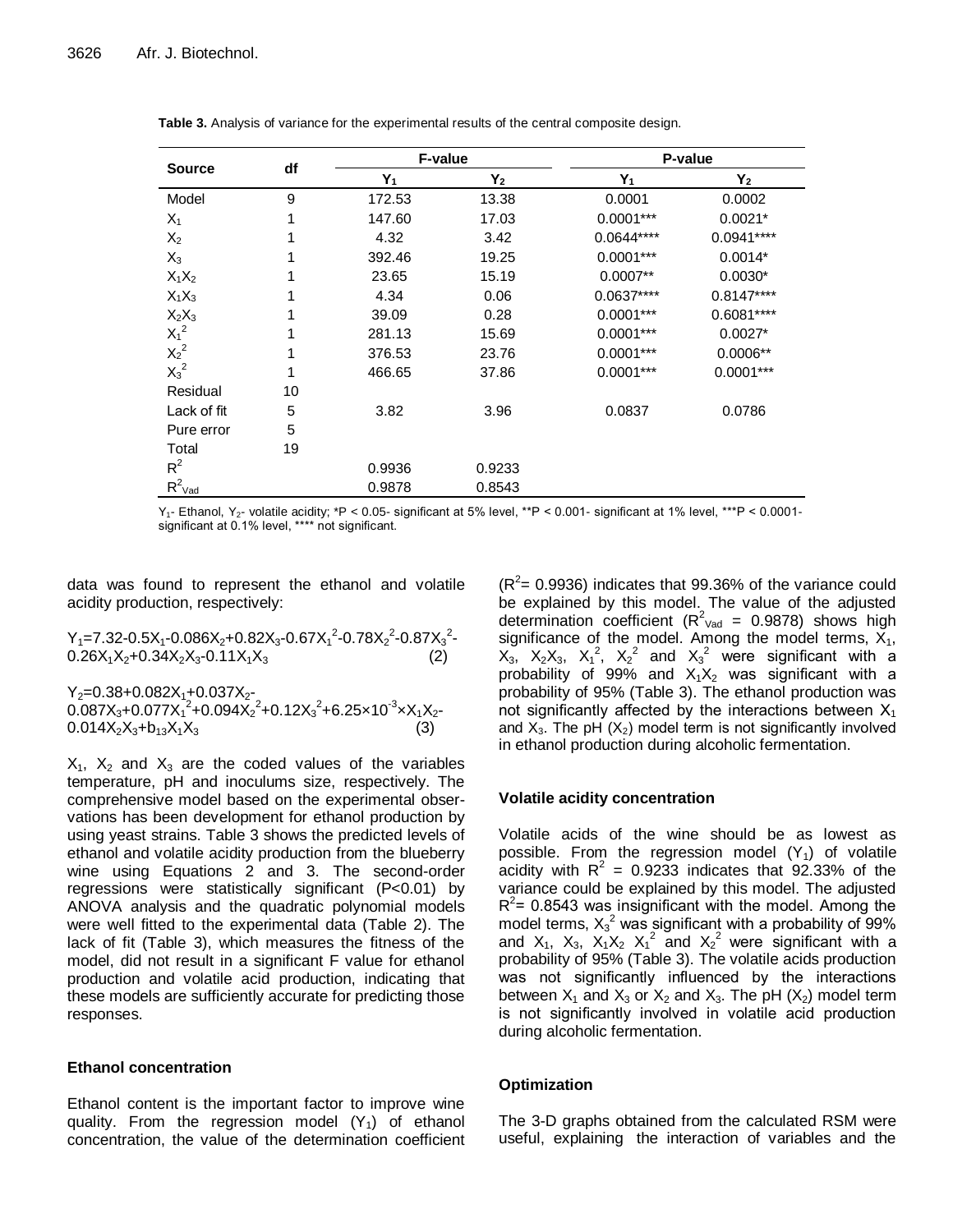

**Figure 1.** Response surface plots of ethanol (%) showing the interactive effect of temperature and pH.



**Figure 2.** Response surface plots of ethanol (%) showing the interactive effect of temperature and inoculum size.

optimum levels of each variable required for the maximum production of ethanol (Figures 1 to 3) and minimum production of volatile acid (Figures 4 to 6). The greatest response of ethanol yield to pH occurred at the intermediate level of temperature (Figure 1). Kumar et al. (2009) reported a similar result. At higher inoculums size,

the greatest response of ethanol yield was found when temperature is optimum (Figure 2). Maximum ethanol content was produced under condition of higher inoculums size along with optimum pH (Figure 3). The minimum yield of volatile acid production was obtained at lower temperature and minimum pH (Figure 4). The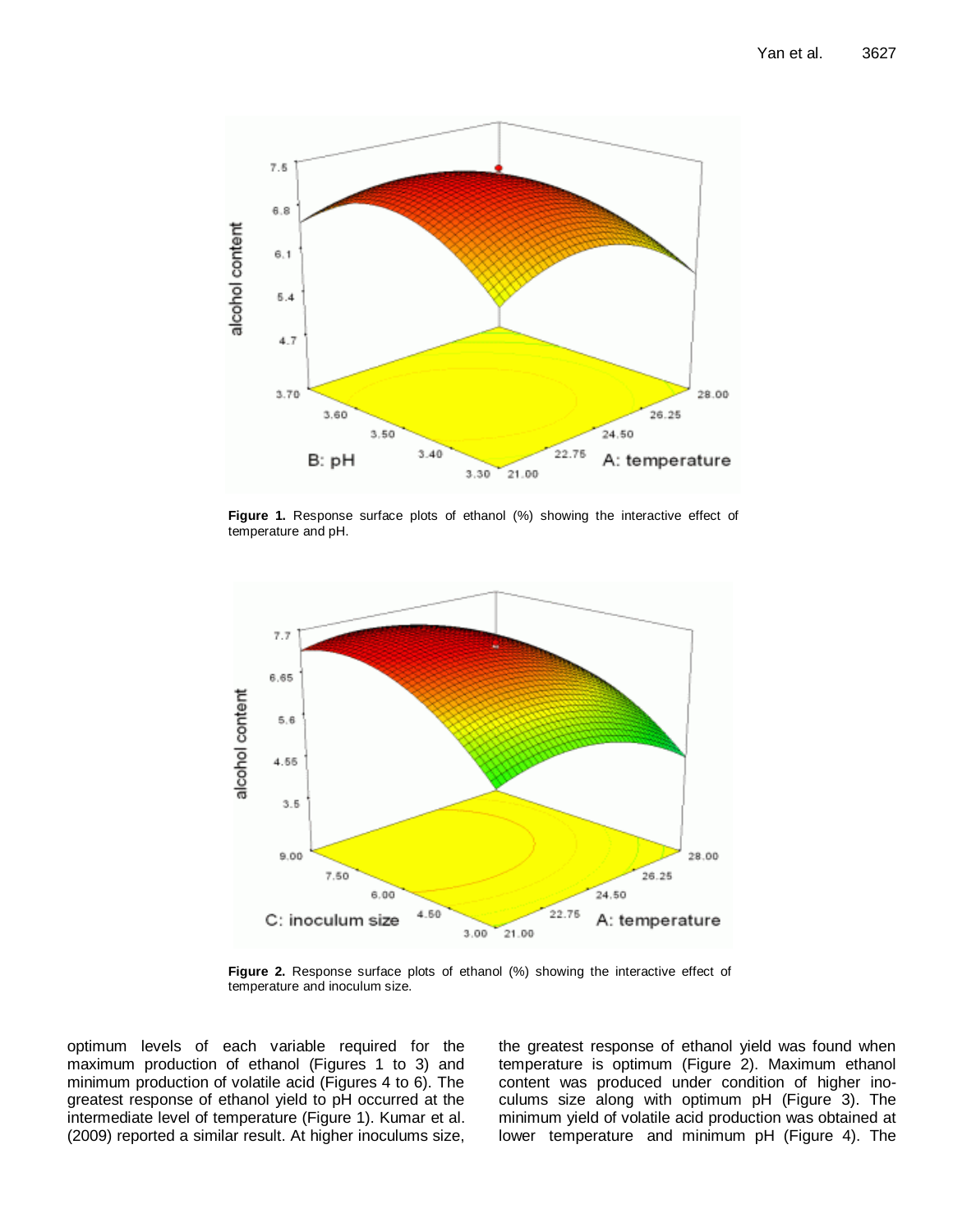

**Figure 3.** Response surface plots of ethanol (%) showing the interactive effect of pH and inoculum size.



Figure 4. Response surface plots of volatile acidity  $(g | I^1)$  showing the interactive effect of temperature and pH.

minimum yield of volatile acid was observed at high inoculums size and the optimum temperature (Figure 5). The minimum yield of volatile acid was obtained at intermediate inoculums size and pH (Figure 6). The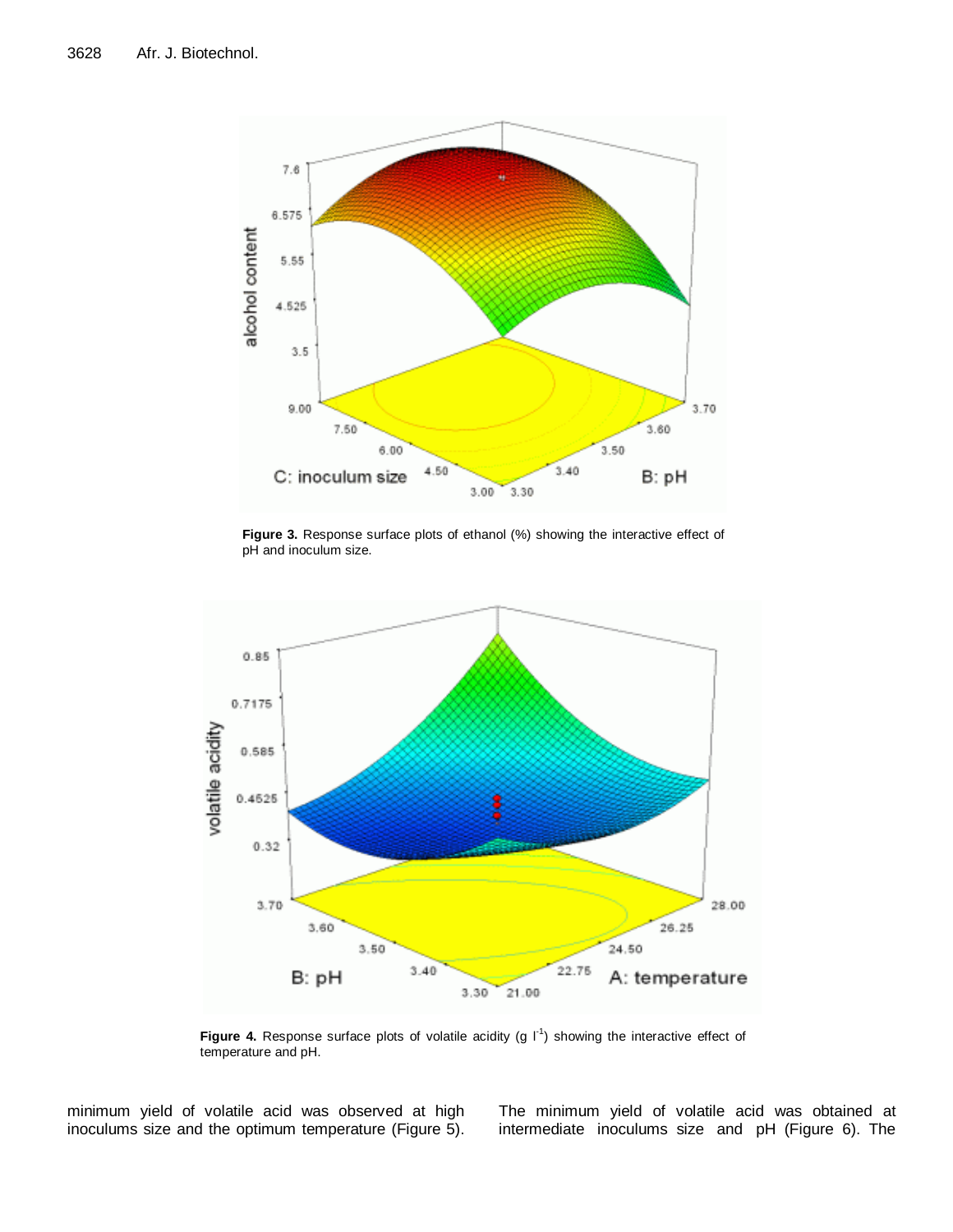

**Figure 5.** Response surface plots of volatile acidity  $(g \t{I}^1)$  showing the interactive effect of temperature and inoculum size.



**Figure 6.** Response surface plots of volatile acidity (g  $I^1$ ) showing the interactive effect of pH and inoculum size.

finished optimized fermentation conditions achieved with RSM were 22.65°C (temperature), 3.53 (pH) and 7.37% (inoculums size). Under these conditions, the predicted response values of ethanol content and volatile acid